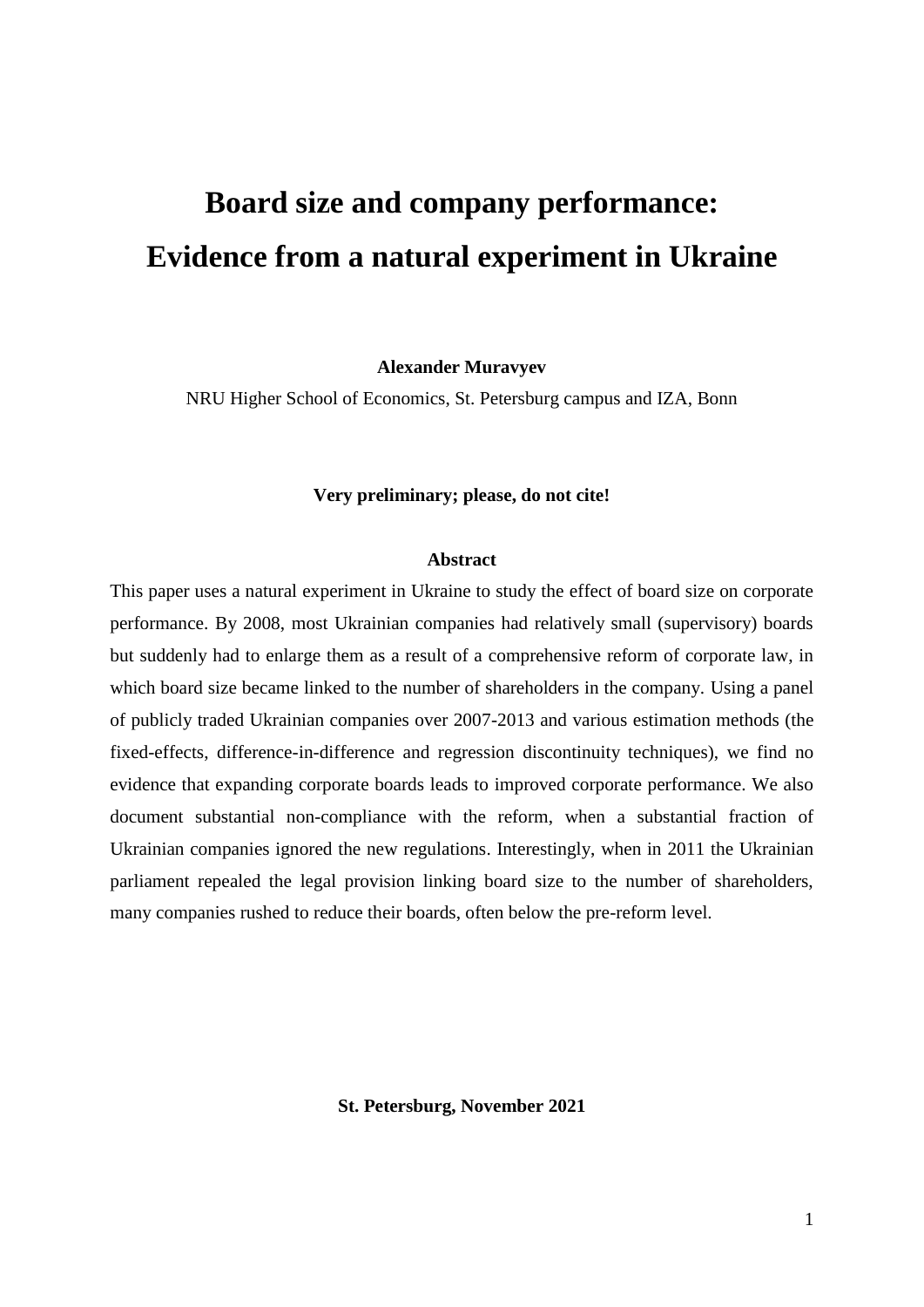# **Introduction**

Board of directors is a key corporate governance mechanism ensuring that companies are run in the interests of shareholders and stakeholders (Croci 2018). Modern corporate governance literature emphasizes two principal functions of the board: monitoring the managers and providing advice to them (Adams and Ferreira 2007). It suggests that the ability of the board to fulfill these functions and contribute to firm performance crucially depends on its characteristics, which include, but are not limited to, size, the share of independent directors, diversity, in particular in terms of gender and age, board busyness, CEO duality and board committees (Adams et al. 2010). Among these, board size has been identified as a high priority for at least three decades, starting with the seminal contributions of Lipton and Lorsch (1992) and Jensen (1993).

Theory offers various perspectives why board size may be important. For example, the greater human capital that large boards possess may enhance their capacity for monitoring and advising the managers. According to the resource dependence theory, larger boards are better suited to help companies co-opt resources from its environment and therefore instrumental in achieving better corporate performance. However, large boards may suffer from coordination problems, especially when boards are diverse. Large boards are also more likely to suffer from free-riding on the part of its members. As a result, important decisions may be postponed and control over managers weakened. More subtle arguments refer, for example, to social psychology and organizational behavior theories suggesting that greater difficulties of reaching an agreement in large boards may lead to the avoidance of extreme decisions, lower risk taking and lower volatility of firm performance (Wang 2012). Another important issue that has received attention in recent years is whether one size fits all. The optimal board size may depend on firm characteristics, such as complexity (e.g., size, diversification and R&D). In particular, simple firms may not require large boards while complex firms do.

The available empirical evidence on the effect of board size on corporate outcomes is inconclusive. The seminal study by Yermack (1996) finds that the market value of the firm "declines steadily only after board size grows beyond seven". He concludes that large boards are bad for company performance, primarily due to coordination problems. Similarly, Conyon and Peck (1998) find a negative relationship using data from five European countries, Eisenberg (1998) and Bennedsen (2007) conclude the same using rich data on small and midsize Finnish and Danish firms, respectively. Mak and Kusnadi (2005) report a negative relationship between board size and corporate performance for Singapore and Malaysia while Nguyen et al. (2016) obtains a similar result for Australia.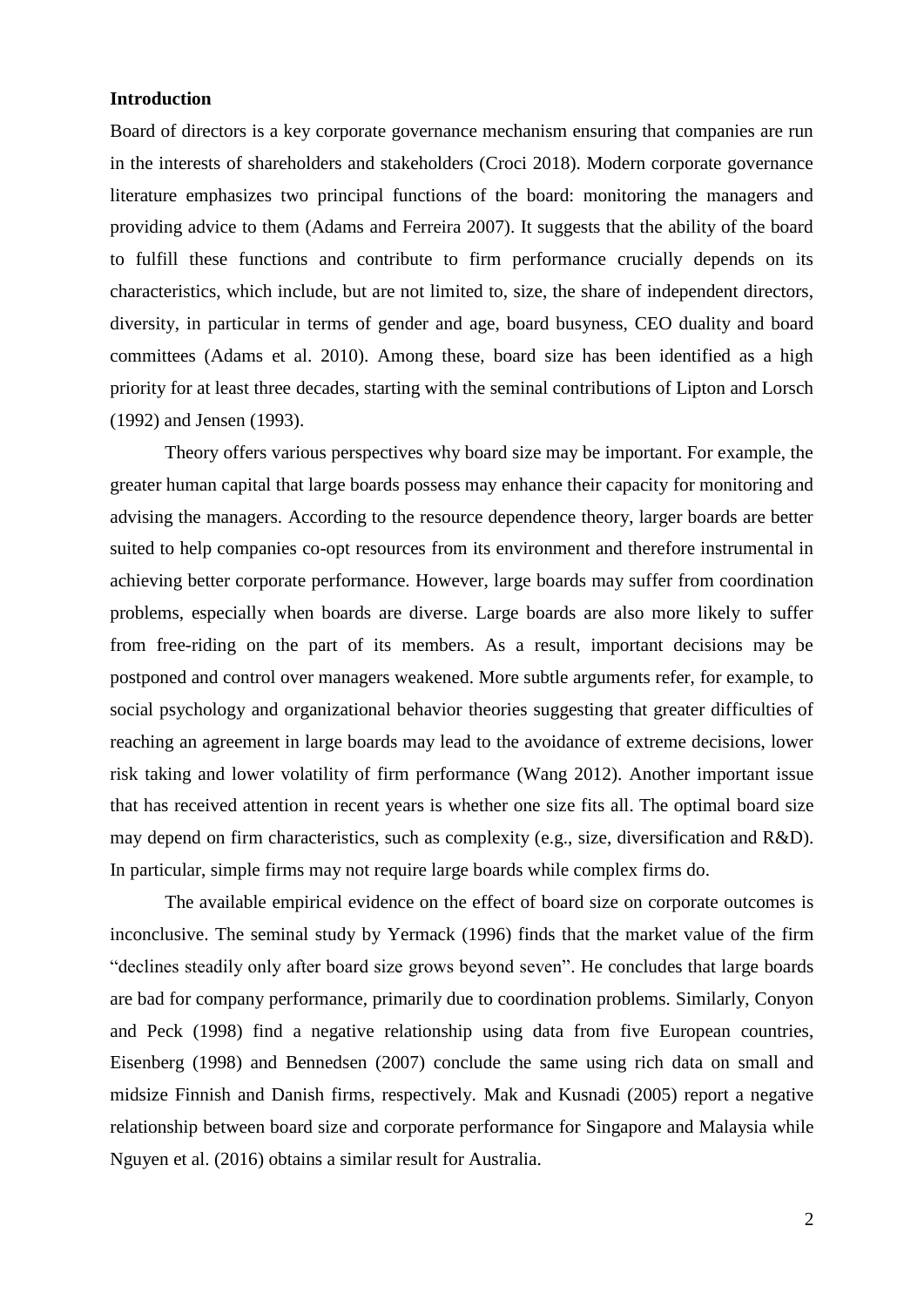However, several studies find no robust relationship between board size and performance (Wintoki et al. 2012), report an inverted U-shape relationship (Andres and Vallelado 2008), or present a more nuanced picture. For example, according to Coles et al. (2008), who focus on the advising needs and operational complexity of a firm, Tobin's Q increases in board size for complex firms, but decreases for simple ones.

Finally, positive and statistically significant associations between board size and firm performance are reported by Kiel and Nicholson (2003) and Henry (2008) for Australia, Beiner et al. (2006) for Switzerland and Rubino (2017) for Italy. Among the emerging markets, a negative relationship are found by Jackilng and Joel (2009) for India and Ntim  $(2015)$  for South Africa.<sup>1</sup>

This variability in empirical findings is often explained by difficulties in establishing causal links between board size and corporate outcomes. Indeed, estimates of the effect of board size on corporate performance are plagued by endogeneity, in particular, through omitted variables and reverse causation. To illustrate the omitted variable case, board size may be related to (generally unobserved) managers' opportunities to extract private benefits (Harris and Raviv, 2006; Boone et al. 2007), which, in turn, adversely affect firm performance. Similarly, larger boards are more typical of diversified firms, because such firms require more varied expertise or because diversification is driven by acquisitions, after which representatives from the target's board are added to the acquiring firm's board (Boone 2007). But diversified firms also tend to have lower valuations (e.g. Campa and Kedia 2002), which may generate a spurious negative relationship between board size and firm value. As to reversed causation, Guest (2008), for example, finds that CEOs of well-performing companies are able to negotiate smaller boards with a low outsider proportion. Similarly, boards are often enlarged by representatives of lenders in case the firm violates loan covenants (Ferreira et al. 2018). Finally, endogeneity may be of dynamic nature, when current board structure is affected by past performance of the firm, which invalidates many commonly used estimators (Wintoki 2012).

Although traditional remedies to address endogeneity, such as modelling unobserved heterogeneity with the help of panel data, using IV techniques and applying differenced GMM methods, mitigate endogeneity concerns, they do not necessarily restore causal inference. For example, the fixed-effects methods offer only a partial solution to endogeneity:

 $\overline{a}$ 

<sup>&</sup>lt;sup>1</sup> The cross-country differences in the findings potentially highlight importance of the institutional settings. The optimal board size may be firm-specific, but also country-specific, especially given the differences in the legal and business environment as well as different provisions pertaining to corporate boards across the globe. One tier vs two-tier corporate boards is a notable example.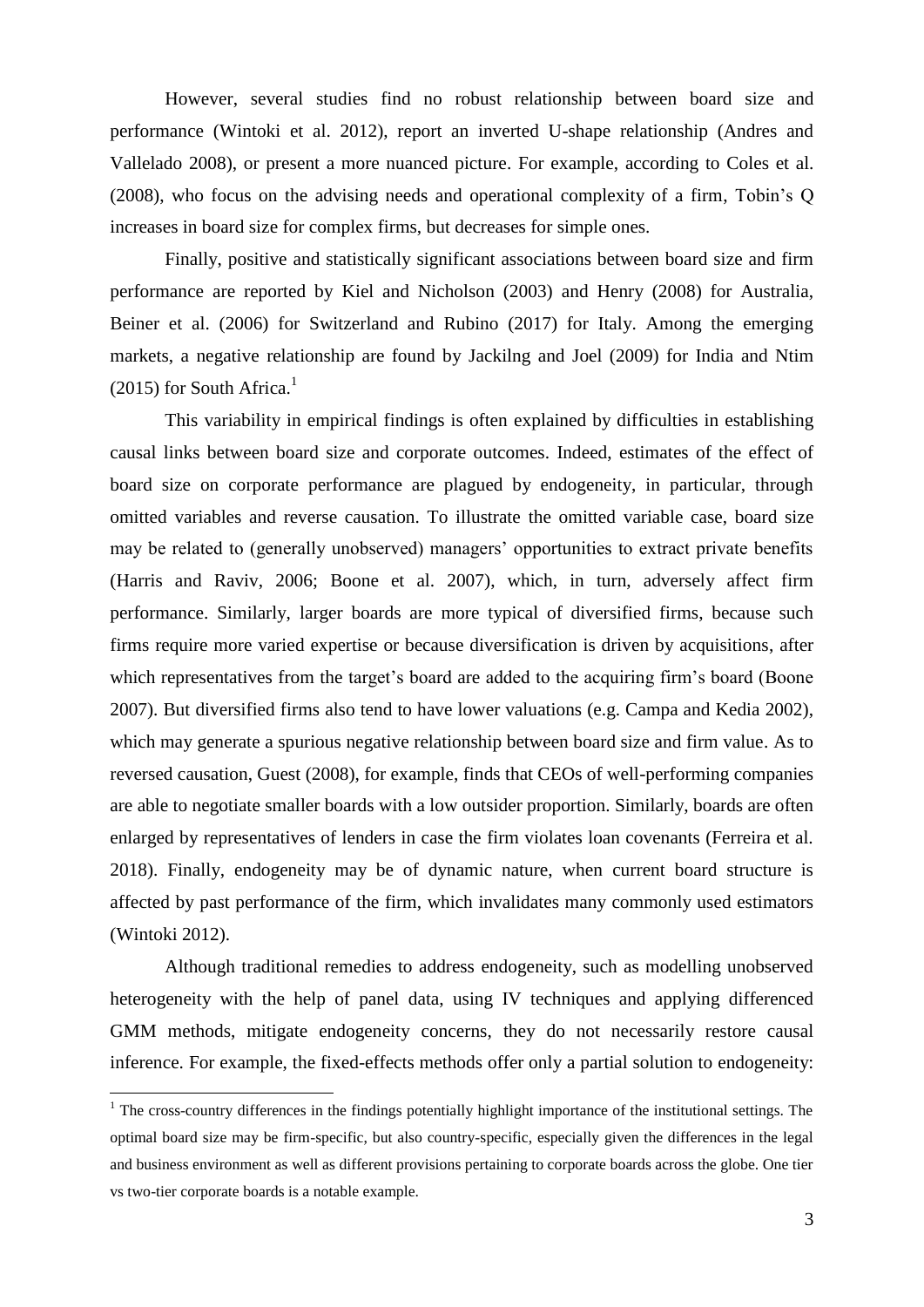they are only able to tackle the omitted variable bias and only to the extent that omitted variables can be treated as time-invariant. The IV methods, in turn, require strictly exogenous instrumental variables, which are rarely available in a corporate governance setting (Wintoki 2012). The validity of the instruments attempted, including free cash flow, industry concentration (Guest 2009), a firm's age and status as member of a corporate group (Eisenberg 1998), CEOs' family size (Bennedsen et al. 2007) and geographic density of firms (Knyazeva et al. 2013, Chintrakarn et al. 2020), remains questionable and is not always supported by statistical tests (Guest 2009). Finally, GMM methods are criticized for the lack of theoretical guidance on model building and the great variability of the results with small variations in the assumptions. Therefore, scholars are actively searching for natural experiments that provide exogenous variation in the key independent variable in order to achieve identification (Roberts and Whited 2013; Atanasov and Black, 2016).

Recently, a growing number of studies try to exploit quasi-experimental settings to establish causal effects between board structure and corporate outcomes. For example, Duchin at al. (2010) investigate the role of outside directors using changes to board composition triggered by new exchange listing rules adopted in 2004 in the US. Black et al. (2012) investigate corporate performance effects of board structure taking advantage of the 1999 changes in Korean corporate law that required large firms to have 50% outside directors, an audit committee with an outside chair and at least two-thirds outside members. In a crosscountry setting, Fauver at al. (2017) exploit a quasi-experimental setting to study the impact of corporate board reforms, involving, for example, board and audit committee independence, on firm value in 41 jurisdictions.

Few such studies exist for board size, possibly because exogenous variations in board size induced by changes in laws and stock exchange regulations are much less common compared to changes in board independence and board committees – there is stronger emphasis on the quality of the board over the quantity of directors.<sup>2</sup> A notable exception is the paper by Jenter et al. (2019), which exploits variations in the minimum board size requirements in Germany. In particular, since 1976, the German corporate law requires firms with more than 10,000 domestic employees to have at least 16 directors on the board. Most firms comply with the provision as witnessed by a sharp increase in board sizes at this threshold. Relying on regression discontinuity around the threshold and a difference-indifferences analysis around the law's introduction, Jenter et al. (2019) find evidence that large boards are associated with lower performance and firm value. In particular, the firms affected

 $\overline{a}$ 

 $2$  https://insights.diligent.com/board-diversity/best-practices-board-size-and-corporate-governance/.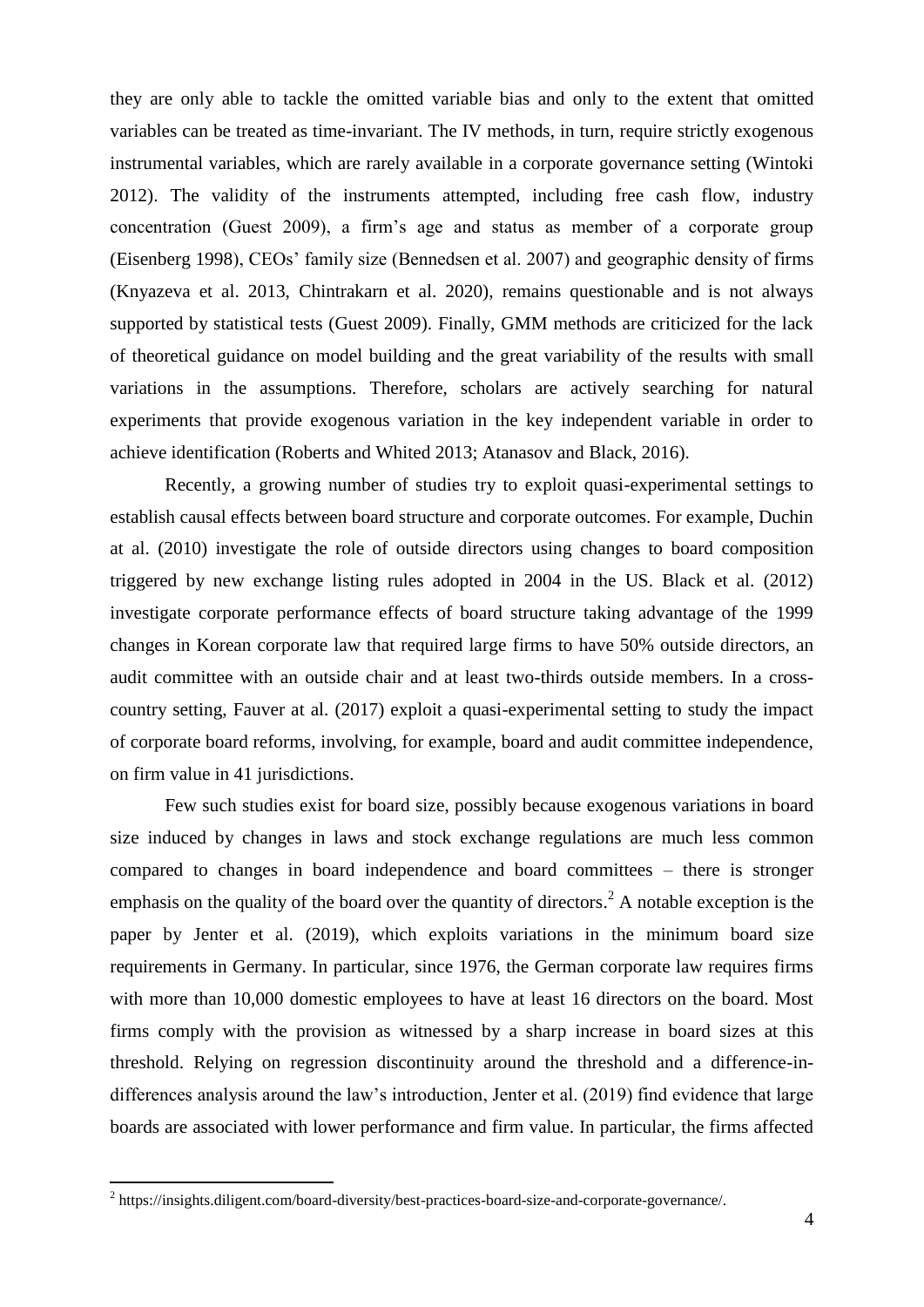by the legal reform experience a 2-3 percentage points decline in the return on assets and a decline in Tobin's Q by 0.20-0.25.

This paper provides new evidence on the effect of board size on company performance. Are larger boards indeed less effective than small ones, as the bulk of the previous studies suggest? To address this question, we look at the exogenous variation in board size brought about by the reforms of corporate law in Ukraine. By 2008, most Ukrainian companies had relatively small (supervisory) boards but suddenly had to enlarge them as a result of a comprehensive reform of corporate law, in which board size became linked to the number of shareholders in the company. In particular, in companies with more than 10.000 shareholders, corporate boards were supposed to include at least nine directors, in companies with more than 1.000 shareholders – at least seven directors, and in companies with 100 to 1.000 shareholders – at least five directors.<sup>3</sup>

We exploit this natural experiment using a hand-collected panel dataset of several hundred Ukrainian firms in 2007-2013. The sample includes all non-financial Ukrainian companies whose shares were traded on the two country's main stock exchanges – the PFTS and the Ukrainian Exchange. Most of the data have been collected from the public disclosure web-site, SMIDA [\(www.smida.gov.ua\)](http://www.smida.gov.ua/).

The empirical analysis starts with standard panel data regressions linking firm performance to board size that treat board size as exogenous (indeed, there is a large exogenous component due to the new law). While such models allow controlling for unobserved time-invariant heterogeneity across companies, they fall short of addressing all concerns related to endogeneity, reverse causation in particular. Therefore, to obtain causal effects, we switch to policy-evaluation methods such as difference-in-difference and regression discontinuity designs (in its fuzzy version). They are possible thanks to the availability of the forcing variable – the number of shareholders in the firm – to which the size of the board is related. We believe that exploiting the exogenous shocks associated with the enactment and repeal of the Ukrainian law allows us to identify the causal effect of board size on firm performance.

In terms of findings, we first document the prevalence of very small boards in the absence of regulatory interventions. Next, the data indicate substantial non-compliance with legal rules: most companies disregard the regulations on board size introduced by the 2008 reform of corporate law. Interestingly, companies do not see any positive effects of larger

 $\overline{a}$ 

 $3$  To some extent, the Ukrainian law mimics Russia's regulations from 1995, which also link the number of directors to the number of shareholders. The thresholds in Ukrainian law are exactly the same as in Russia's.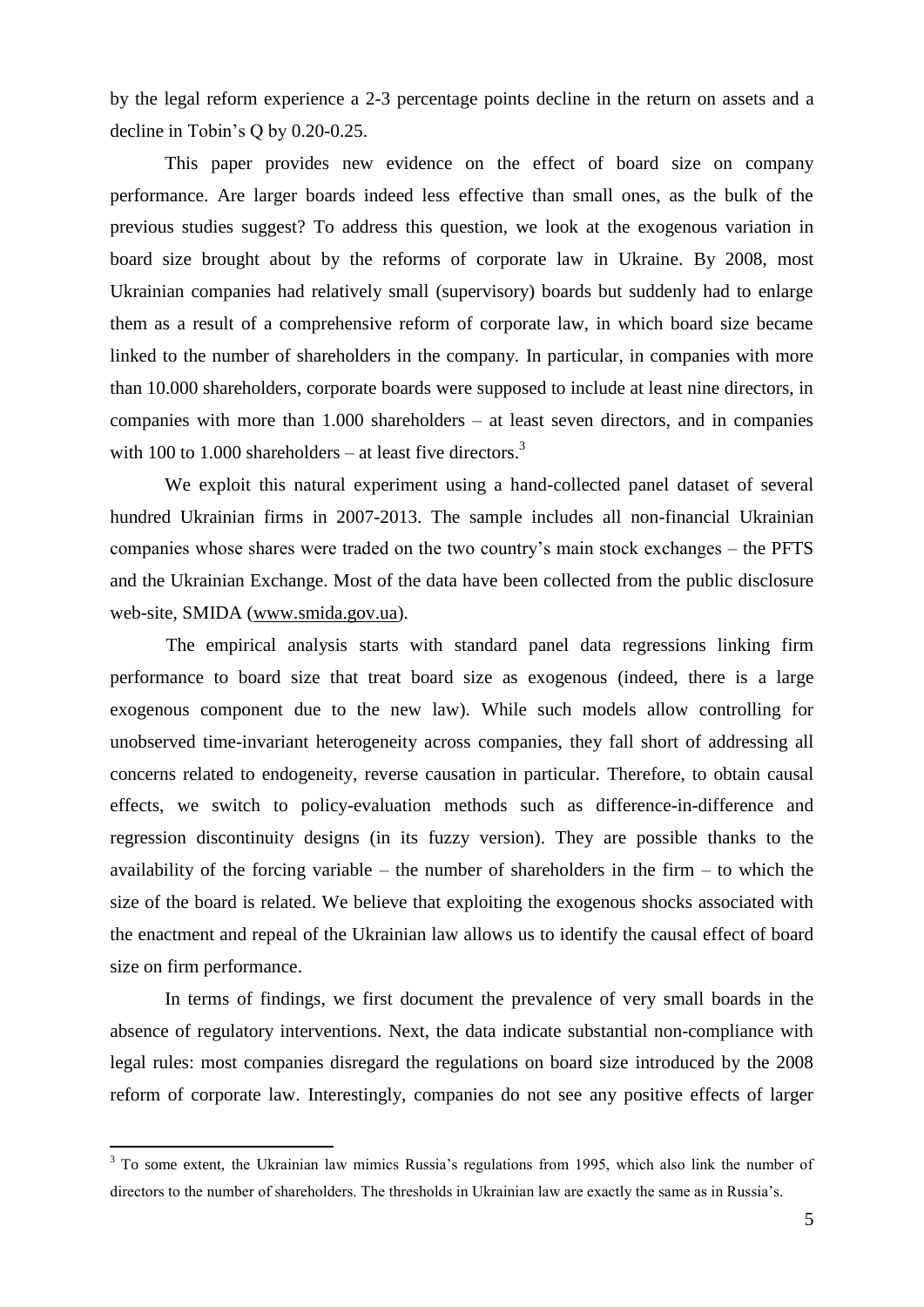boards: once the legal regulations for larger boards are retracted in 2011, most companies return to small boards, which are small by international standards and even smaller than what was prevalent in Ukraine in the pre-reform period.

In terms of establishing causal effects of board size on performance, we (tentatively) find that the 2008 reform of corporate law in Ukraine provides some, albeit weak evidence, that increasing the size of the board leads to declines in corporate performance. The effect is observed for very large boards – those consisting of at least 9 directors – and is not visible for smaller boards (e.g., increasing the board size from 5 to 7 directors does not have any visible negative effect). This is largely consistent with a huge body of the international literature on corporate finance/governance starting from Yermack (1996).

## **References**

- Adams, R. B., & Ferreira, D. (2007). A theory of friendly boards. The journal of finance, 62(1), 217-250.
- Adams, R. B., Hermalin, B. E., & Weisbach, M. S. (2010). The role of boards of directors in corporate governance: A conceptual framework and survey. Journal of economic literature, 48(1), 58-107.
- Atanasov, V. A., & Black, B. S. (2016). Shock-based causal inference in corporate finance and accounting research. Critical Finance Review, 5, 207-304.
- Beiner, S., Drobetz, W., Schmid, M. M., & Zimmermann, H. (2006). An integrated framework of corporate governance and firm valuation. European financial Management, 12(2), 249-283.
- Bennedsen, M., Kongsted, H.C. and Nielsen, K.M. (2008), "The causal effect of board size in the performance of small andmedium-sized firms", Journal of Banking and Finance, Vol. 32, pp. 1098-1109.
- Black, B., & Kim, W. (2012). The effect of board structure on firm value: A multiple identification strategies approach using Korean data. Journal of financial economics, 104(1), 203-226.c.
- Boone, A. L., Field, L. C., Karpoff, J. M., & Raheja, C. G. (2007). The determinants of corporate board size and composition: An empirical analysis. Journal of Financial Economics, 85(1), 66–101.
- Campa, J. M., & Kedia, S. (2002). Explaining the diversification discount. The journal of finance, 57(4), 1731-1762.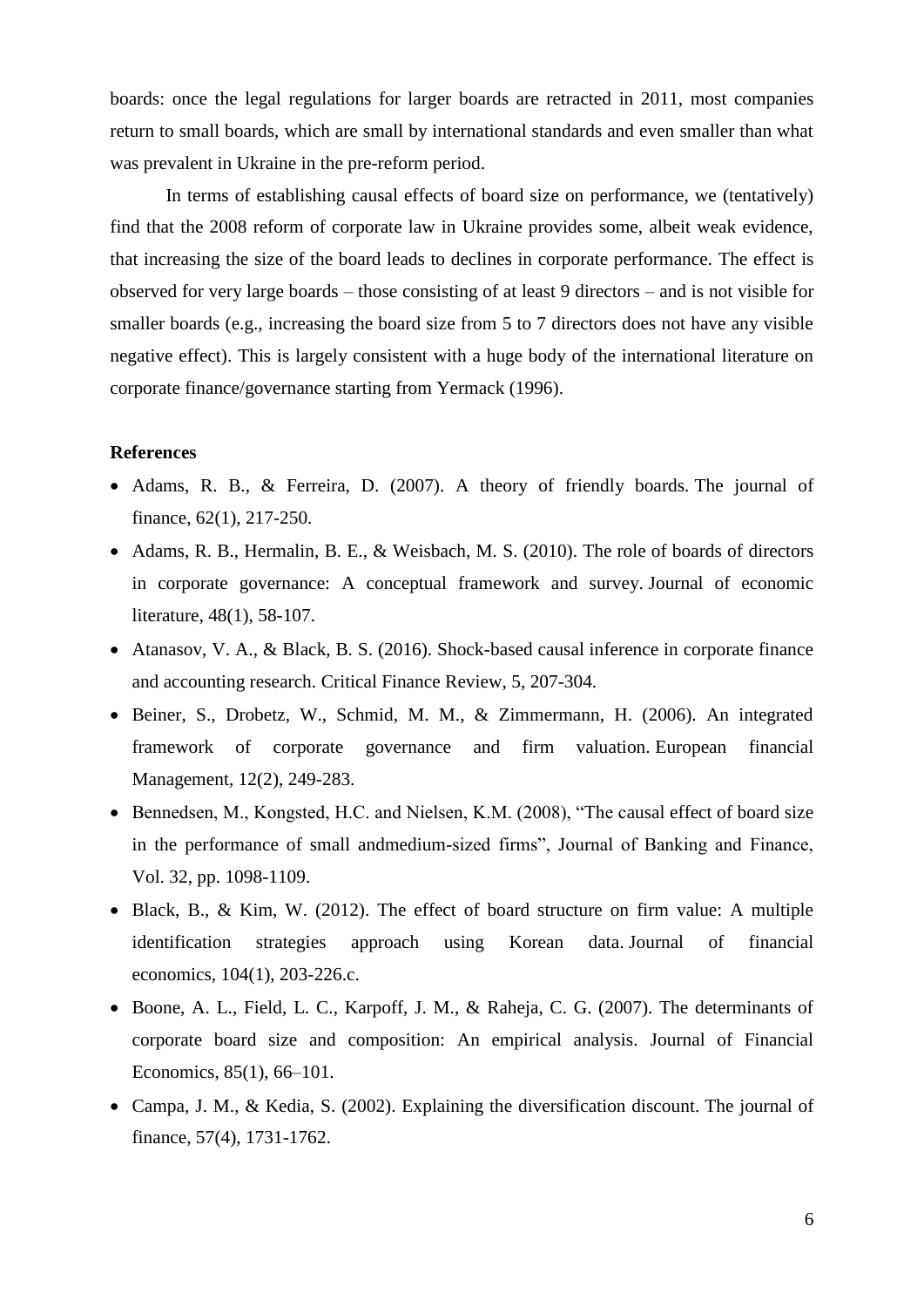- Chintrakarn, P., Tong, S., Jiraporn, P., & Kim, Y. S. (2020). Using geographic density of firms to identify the effect of board size on firm value and corporate policies. Asia‐Pacific Journal of Financial Studies, 49(1), 36-66.
- Coles, J. L., Daniel, N. D., and Naveen, L. (2008) Boards: Does One Size Fit All, Journal of Financial Economics, 87(2): 329-356.
- Conyon, M. J., & Peck, S. I. (1998). Board size and corporate performance: evidence from European countries. The European journal of finance, 4(3), 291-304.
- Croci, E. (2018). The Board of Directors. In The Board of Directors (pp. 1-39). Palgrave Pivot, Cham.
- Duchin, R., Matsusaka, J. G., & Ozbas, O. (2010). When are outside directors effective?. Journal of financial economics, 96(2), 195-214..
- Eisenberg, T., Sundgren, S., & Wells, M. T. (1998). Larger board size and decreasing firm value in small firms1. Journal of financial economics, 48(1), 35-54.
- Fauver, L., Hung, M., Li, X., & Taboada, A. G. (2017). Board reforms and firm value: Worldwide evidence. Journal of Financial Economics, 125(1), 120-142.
- Ferreira, D., Ferreira, M. A., & Mariano, B. (2018). Creditor control rights and board independence. The Journal of Finance, 73(5), 2385-2423.
- Guest, P. M. (2008). The determinants of board size and composition: Evidence from the UK. Journal of Corporate Finance, 14(1), 51-72.
- Guest, P. M. (2009). The impact of board size on firm performance: evidence from the UK. The European Journal of Finance, 15(4), 385-404.
- Harris, M., & Raviv, A. (2008). A theory of board control and size. The Review of Financial Studies, 21(4), 1797–1832.
- Henry, D. (2008). Corporate governance structure and the valuation of Australian firms: Is there value in ticking the boxes? Journal of Business Finance and Accounting, 35, 912– 942.
- Huang, Y. S., & Wang, C. J. (2015). Corporate governance and risk-taking of Chinese firms: The role of board size. International Review of Economics & Finance, 37, 96-113.
- Jackling, B., & Johl, S. (2009). Board structure and firm performance: Evidence from India's top companies. Corporate Governance: An International Review, 17(4), 492–509.
- Jensen, M. C. (1993). The modern industrial revolution, exit, and the failure of internal control systems. the Journal of Finance, 48(3), 831-880.
- Jenter, D., Schmid, T., & Urban, D. (2019). Does board size matter. In AFA2019, 2018 SFS Cavalcade North America, 2018 CEPR Symposium.